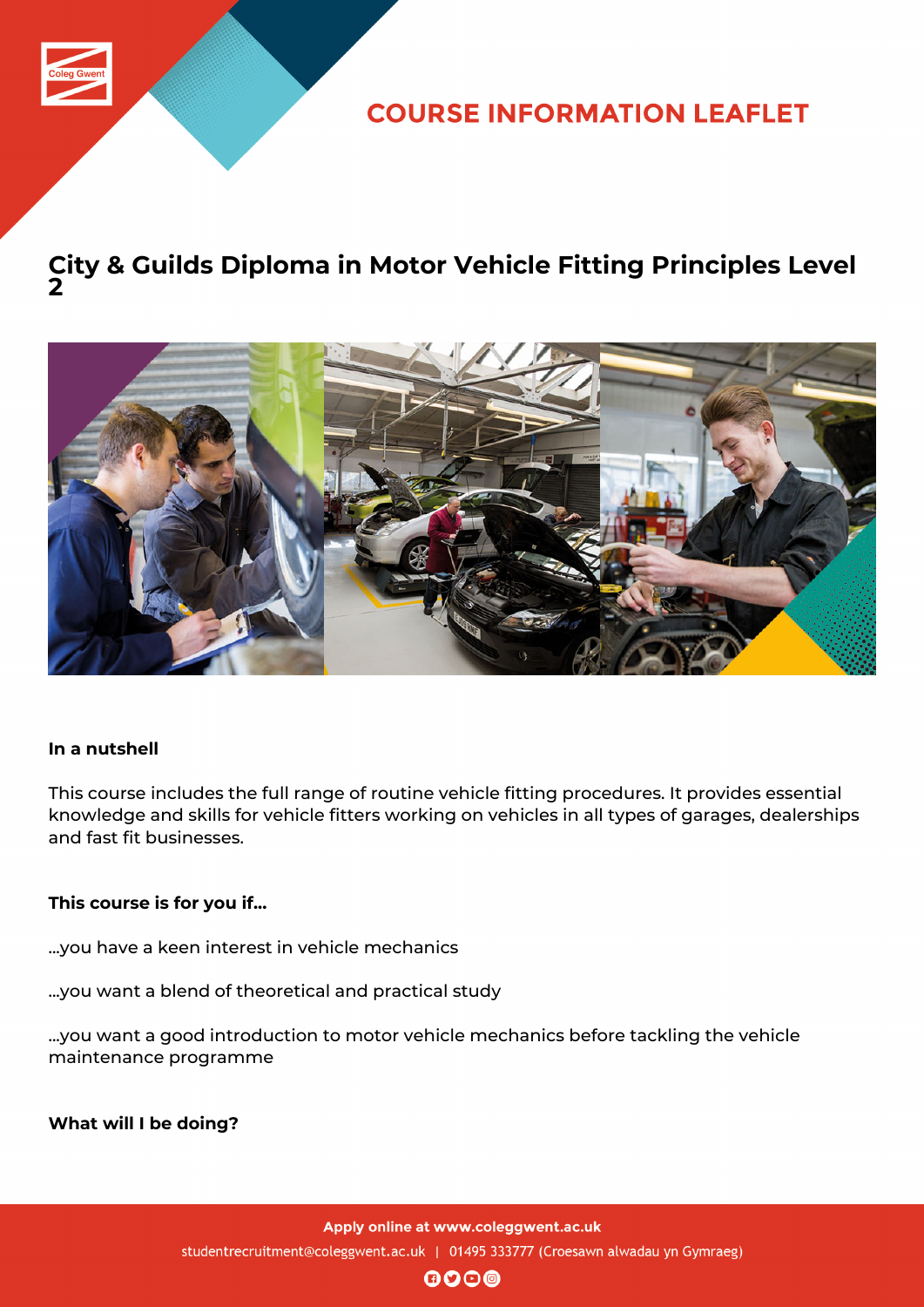

This course will provide you with the opportunity to study both the theory and practical aspects of some of the following:

Inspecting, repairing and replacing high performance light vehicle and motorcycle tyres. Carrying out light vehicle front wheel alignment.

Inspecting and replacing light vehicle exhaust components, suspension dampers, vehicle batteries and braking systems.

Assessing and securing a roadside situation.

Learners will gain a broad knowledge and understanding of health and safety in the workplace, agreeing customer vehicle needs and other skills associated with working in a garage.

As part of your course you'll also complete English and Maths related qualifications.

You'll be assessed through online tests, coursework, assignments, portfolios and practical assessment. Upon completion, you'll achieve:

City and Guilds Level 2 Diploma in Vehicle Fitting Principles

Skills Activities

Maths and English (if you haven't achieved a Grade C or above at GCSE level) [Other relevant](http://www.coleggwent.ac.uk/index.php?option=com_content&view=article&id=117#.WT_IG8s5WUk) qualifications to enhance your skill set

### **[What is expected](http://www.coleggwent.ac.uk/index.php?option=com_content&view=article&id=2314) of me?**

To enter this course, you'll need either:

4 GCSEs at Grade A\* to D inclucing Maths and English (or Welsh first language); or A suitable Diploma at Level 1 and successful completion of the appropriate literacy and numeracy skills.

Full commitment to attendance is required and you'll need to be able to work independently and as part of a team. A strong desire to work in the motor vehicle industry is also needed and you'll be expected to abide by the college ethos.

**What comes next?**

Apply online at www.coleggwent.ac.uk

studentrecruitment@coleggwent.ac.uk | 01495 333777 (Croesawn alwadau yn Gymraeg)